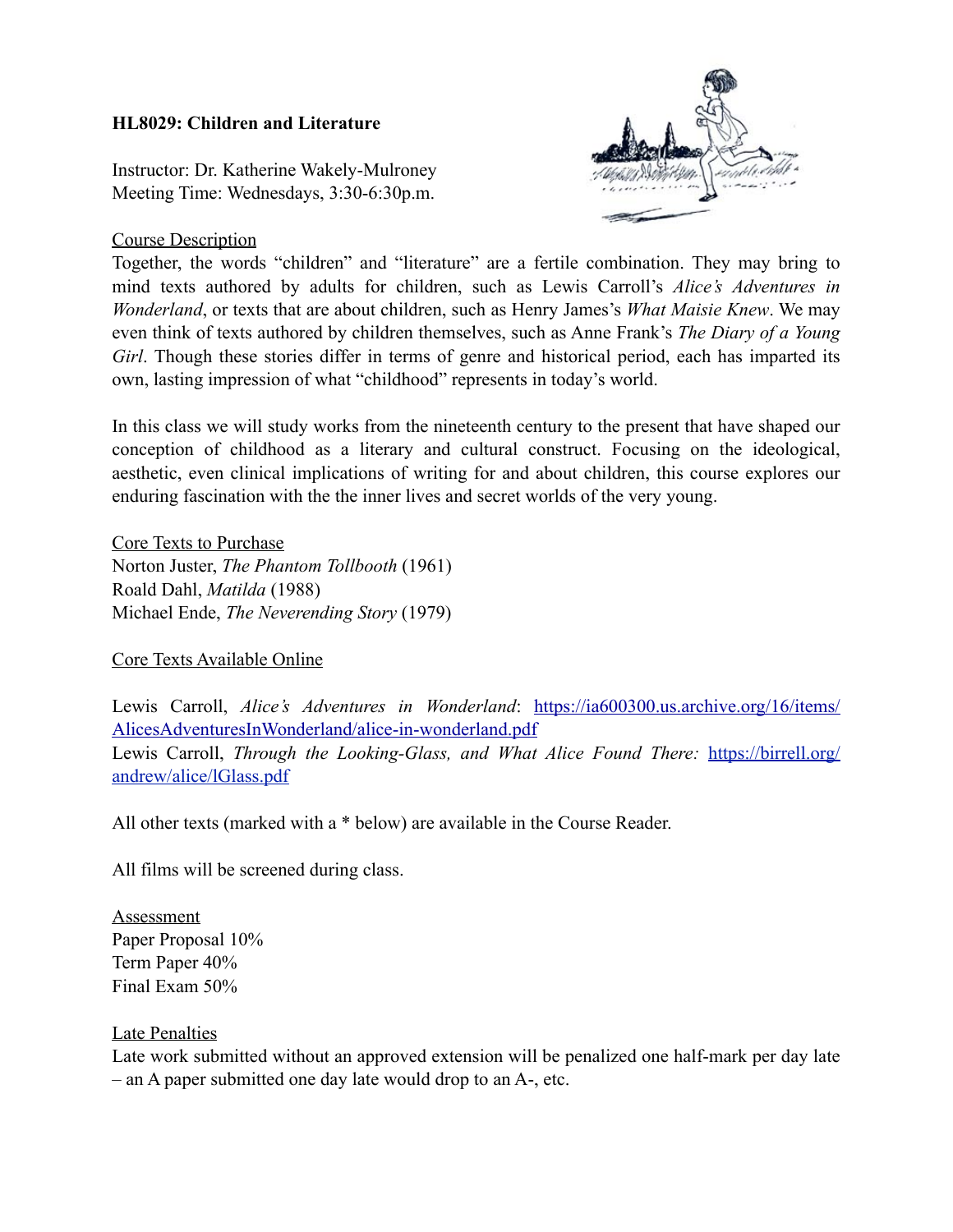#### Course Schedule

1. 13th January - Introduction

2. 20<sup>th</sup> January - Romantic Childhood William Blake, selections from *Songs of Innocence and of Experience* (1789)\* William Wordsworth, selections from the *Lyrical Ballads* (1798)\*

3. 27th January - Child Interiority Robert Louis Stevenson, "Child's Play" (1878)\*

4. 3rd February - Children and Animals Rudyard Kipling, "Rikki-Tikki-Tavi" (1894)\* Film: *My Neighbour Totoro* (1988)

5. 10th February - The Child Saviour Oscar Wilde, "The Happy Prince," "The Selfish Giant" (1888)\*

6. 17th February - Children's Poetry Edward Lear, selections from *A Book of Nonsense* (1846)\* A. A. Milne, selections from *When We Were Very Young* (1924), *Now We Are Six* (1927)\* Shel Silverstein, selections from *Where the Sidewalk Ends* (1974), *A Light in the Attic* (1981)\*

7. 24th February - Child Writers Opal Whiteley, selections from *The Story of Opal* (1920)\*

*––––––––––––––––––––––––––––––––––Recess Week–––––––––––––––––––––––––––––––––*

8. 9th March - Disaffected Youth Norton Juster, *The Phantom Tollbooth* (1961)

9. 16th March - The Gifted Child Roald Dahl, *Matilda* (1988) Film: "The Royal Tenenbaums" (2001)

10. 23rd March - The Child in Danger Christina Rossetti, "Goblin Market" (1862)\*

11. 30th March - Child Pilgrimage Michael Ende, *The Neverending Story* (1979)